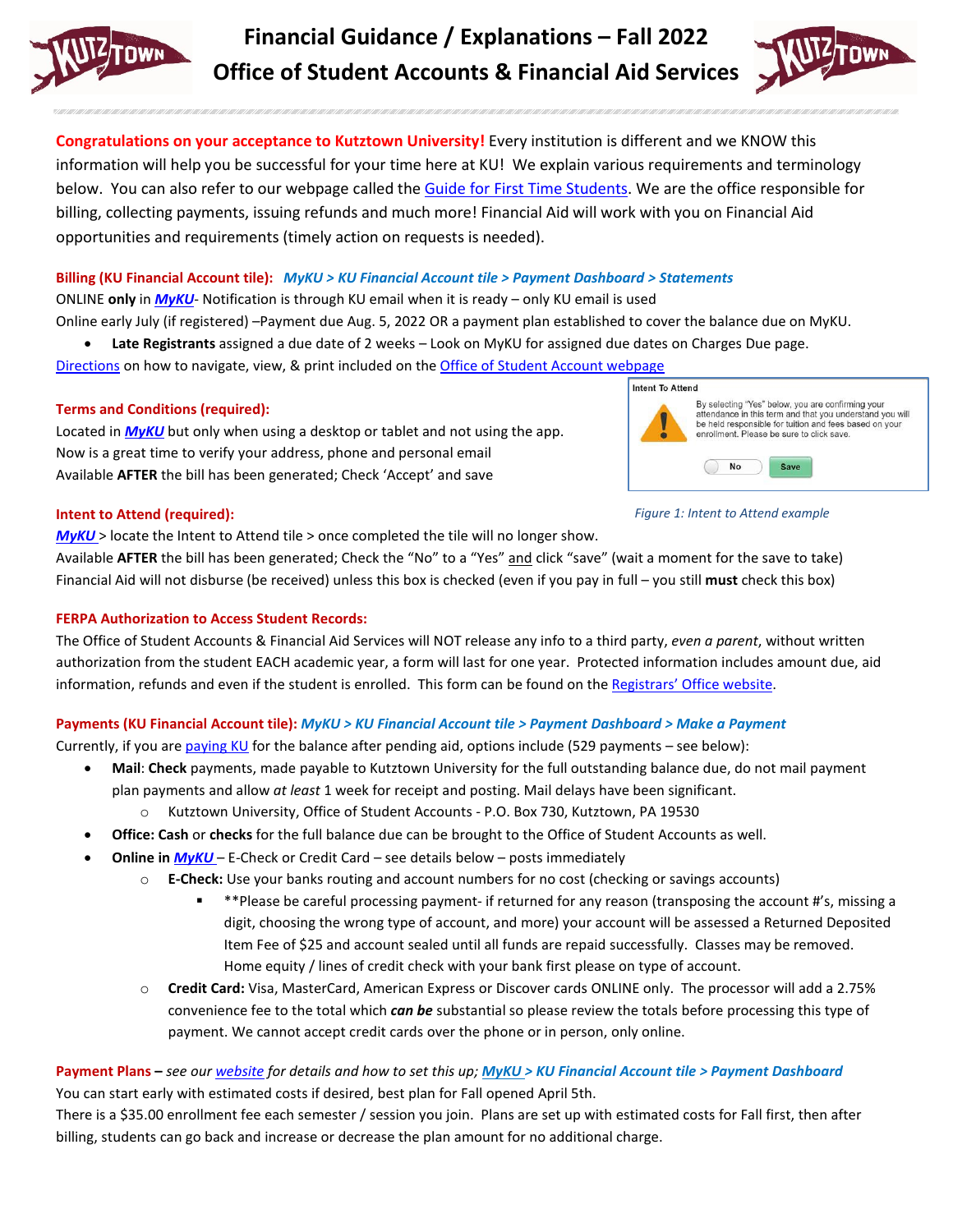#### **529/TAP Plans (College Savings Plans):**

These typically require a copy of the bill with your request for funds. Log into your provider, make your request, upload the bill and request the funds are sent to KU. Students will be notified by KU Email when bills are ready online. Since students and families can't control how fast providers will cut checks and mail them to us (yes, they are paper checks), we highly encourage student[s email](mailto:studentaccounts@kutztown.edu?subject=529%20proof%20for%20Fall%202022) or fax us a **copy** of the 529 **transaction confirmation page** showing the amount requested and the beneficiary of the funds (student). This will allow us to code the students account for those the funds with either a Classes Safe positive indicator or a Pending Funds note; depending on if the amount covers the bill due. This can help to try to avoid any classes from getting dropped for nonpayment or late fees from being assessed. We need this confirmation page by the due date!

#### **Scholarships (non-KU awards)**:

If the student is awarded an outside scholarship (not KU awarded) and it is being sent to KU, please be sure that that he/she shares the award paperwork, or check, with th[e Office of Student Accounts](mailto:studentaccounts@kutztown.edu?subject=Scholarships%20from%20Freshman%20Guide%20page%20handout%20Fall%202022) as quickly as possible (checks should be mailed to our office). Do so **each** semester. We do not carryover items from semester to semester. If we have this paperwork we can add a **courtesy credit** to the account so your conditional balance due is less! We can't consider any aid that isn't showing on the account.

#### **Refunds from overpayment:**

[Refunds](https://www.kutztown.edu/about-ku/administrative-offices/student-accounts/refunds.html) will be issued no sooner than after the drop/add period has closed and after final eligibility has been run; generally around the end of the 3rd week of the semester. In addition, a refund **cannot be issued until an actual overpayment has occurred** on the student account. Parent PLUS refunds (overpayments that occur from a parent plus loan) are refunded to the parents via paper check to the loan address unless the parent specified on the loan application, or on the FAFSA, that they wanted any overpayments to go to the student. Remember, students have direct deposit as a refund choice, parents do not.

#### **Refunds with our partner BankMobile Disbursements:**

All refunds are issued to students through the **refund program** run by our partner BankMobile Disbursements. Please visit [www.bankmobiledisbursements.com/refundchoices,](http://www.bankmobiledisbursements.com/refundchoices) to learn more about the program and choices. Students will be mailed a personal code to their home in July. It will arrive at home in a BRIGHT green envelope. Please **DO NOT THROW** this mailing away. Students should make a choice even if they don't currently expect a refund as many things can change over the course of their enrollment. Once you have a preference set up – the site to use to make changes to that preference OR to update address information is [www.bankmobilevibe.com.](http://www.bankmobilevibe.com/)

#### **FAFSA (the 2022/2023 covers Fall 22, Winter 23, Spring 23 and Summer 23 and uses 2020 taxes):**

This application should be filed as early as possible each year. The FAFSA opens Oct  $1<sup>st</sup>$  each year. PA residents must process the FAFSA completely before April 26th each year for any PHEAA grant consideration[; https://studentaid.gov!](https://studentaid.gov/)

#### *Aid Federal Tasks / Verification***:** *MyKU > KU Tasks tile > blue line (To Do's) > Federal Tasks*

Students are randomly selected to have their FAFSA information verified. Being selected fo[r verification](https://www.kutztown.edu/about-ku/administrative-offices/financial-aid/verification.html) doesn't mean you did anything wrong. We are required to verify for accuracy. To do so, common items needed for this process include a Verification Form completed by the student (and parent if they are a dependent), Tax Transcripts and W-2's of the student and parents. Other items may be requested as well so *please* pay attention to this request. You may be able to go back into your FAFSA and link it to the IRS if you didn't do so already. We encourage this!

- Reply with *URGENCY* aid amounts cannot be calculated until the aid is verified, if selected. Only Pending Aid is considered as a courtesy credit against the charges due – if aid is not showing as Pending Aid, you will need to pay your bill
	- $\circ$  Verification can take 2-3 weeks after you hand in the required documents do not delay.
- PA State Grant –may require verification documents as well directly between the student and PA State Grant not KU.
	- $\circ$  Review after submission can take 6-8 weeks do not delay. We cannot consider any grants under review as payment.

#### **Loan Requirements:**

- **FINAL HIGH SCHOOL TRANSCRIPT** Federal law requires we have this before we can show federal aid or accept it. Request right after you finish school – send to the Admissions department. Must show graduation full date. If you have an associates degree this is not needed, the transcript from the associates degree is needed.
- Stafford Loans require students to complete Entrance Counseling AND a MPN (Master Promissory Note). See below.
- Parent PLUS Loans also require a parent MPN under Parent Borrowers if they were approved.